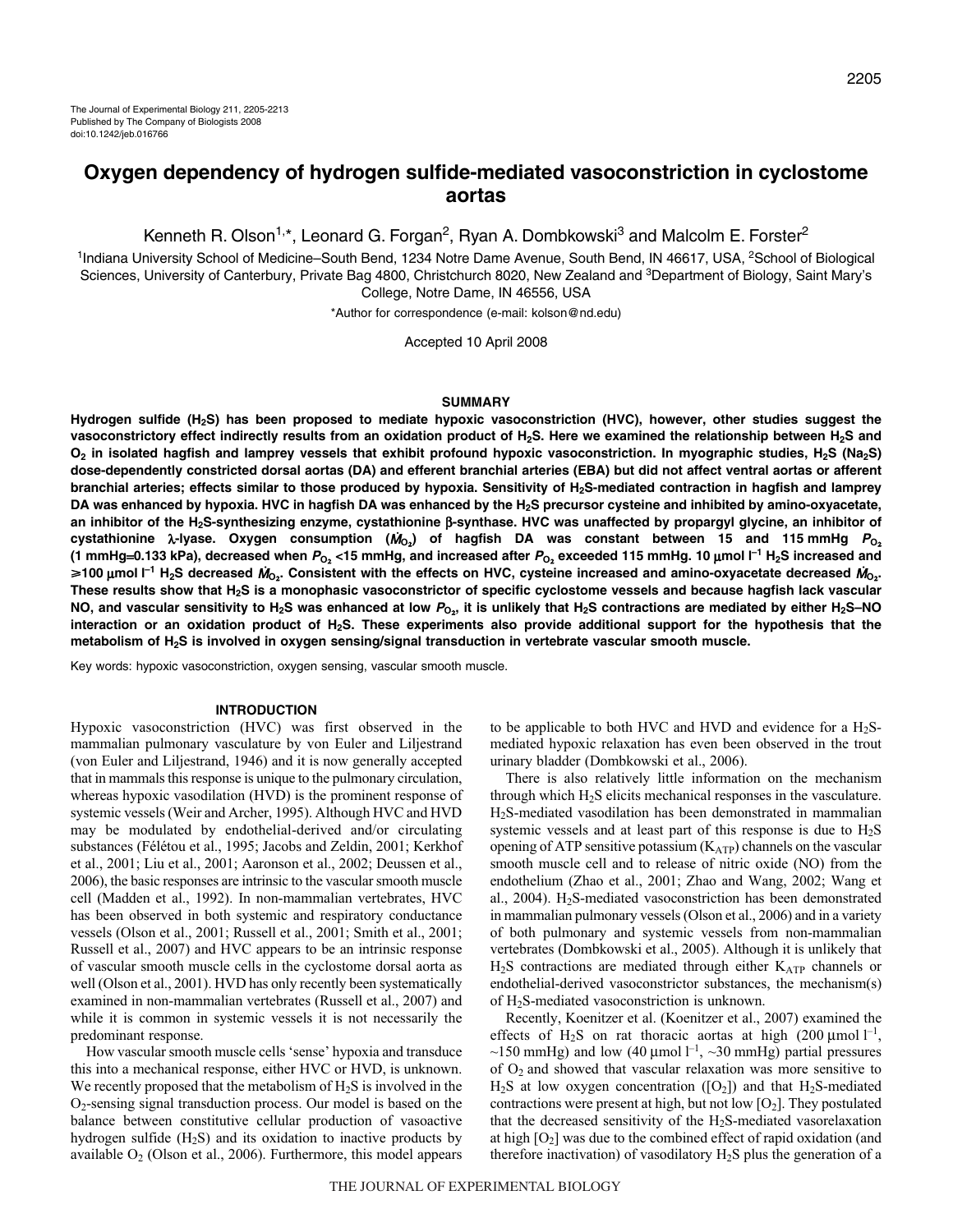vasoconstrictor oxidation product of H<sub>2</sub>S that would compete with the  $H_2S$  relaxation. Thus  $H_2S$  does not directly produce vasoconstriction. The identity of this oxidation product was not determined.

There are other possible explanations for the results of Koenitzer et al. (Koenitzer et al., 2007) that seem equally or more plausible. First, Koenitzer et al. (Koenitzer et al., 2007) only examined rat aortas and these vessels relax when exposed to either hypoxia or lower (and perhaps more physiological?) concentrations of  $H_2S$  and thus a contraction would not normally be expected. Second, our theory of  $H_2S$  metabolism in vascular  $O_2$  sensing predicts that as  $[O_2]$  falls, endogenous  $[H_2S]$  increases. Thus at low  $P_{O_2}$  we would expect greater sensitivity to exogenous H2S when applied against a background of elevated endogenous H2S, consistent with the observations of Koenitzer et al. (Koenitzer et al., 2007). Furthermore, we also think that H2S directly produces vasoconstriction in vessels that exhibit hypoxic vasoconstriction (e.g. hagfish and lamprey aortas) because it seems unlikely to us that cellular concentrations of an oxidation product of  $H_2S$  would be increasing when  $P_{O_2}$  is falling.

In the present study we examined the interaction between  $[O_2]$ and [H2S] in the dorsal aorta of the most ancient extant craniate, the hagfish. This vessel was chosen because it has a mono-phasic, [O2]-dependent HVC that is endothelium independent, and does not involve KATP channels, products of lipoxygenase, cyclooxygenase, cytochrome  $P_{450}$  enzyme activity, or  $\alpha$ -adrenergic, muscarinic, nicotinic, purinergic or serotoninergic receptors (Olson et al., 2001). If our hypotheses that H2S directly produces vasoconstriction and that endogenous  $H_2S$  increases when  $P_{O_2}$  falls is correct, we expect to see an increased sensitivity of  $H_2S$ -constriction at low [O<sub>2</sub>], not an unmasking of H2S relaxation. We also provide additional evidence for  $H_2S$  metabolism in the  $O_2$  sensing mechanism by examining the contribution of its precursor, cysteine, and the effects of inhibitors of  $H_2S$  synthesis on HVC. The effects of  $H_2S$ , cysteine and enzyme inhibitors on vessel  $O_2$  consumption were measured to determine whether H<sub>2</sub>S exposure increased  $\dot{M}_{O_2}$  and inhibitors decreased it. For comparison, we examined the  $O<sub>2</sub>$  sensitivity of H2S contraction in lamprey aortas. These vessels are identical to hagfish aortas in their response to hypoxia (Olson et al., 2001) and evidence for the role of  $H_2S$  in  $O_2$  sensing has been described (Olson et al., 2006).

# **MATERIALS AND METHODS Animals**

New Zealand hagfish, *Eptatretus cirrhatus* Forster (1122±165·g, *N*=26) were collected in Akaroa Harbour, New Zealand, and held in 14°C seawater aquaria at the University of Canterbury, Christchurch, NZ for at least 1 week prior to use. They were anesthetized in a combination of AQUI-S<sup>TM</sup> (200 p.p.m.; Lower Hutt, New Zealand), benzocaine (400 p.p.m.) and MS-222 (400 p.p.m.). The ventral and dorsal aortas (VA and DA) and afferent and efferent branchial arteries (ABA and EBA) were removed cleaned of excess fat and blood and placed in 4°C hagfish Hepes saline until use (within  $1-2$  days). The saline was changed daily prior to use.

Sea lamprey (*Petromyzon marinus* L.; 130–450 g) were captured by the US Geological Survey, Biological Resources Division, in Michigan during the spring-summer spawning migration and airlifted to Indiana University School of Medicine–South Bend (IUSM-SB). They were housed in 500 l rectangular tanks in aerated, flowing well water (15 $^{\circ}$ C), and exposed to a 12 h:12 h light:dark photoperiod. They were not fed. Lamprey were anesthetized in benzocaine (1:5000, wt:vol), and the vessels were dissected out and placed in Cortland buffered saline at 4°C until use.

Salmon (*Oncorhynchus tshawytscha* Walbaum) were obtained from a nearby hatchery, anaesthetized with 22 p.p.m. AQUI-S<sup>TM</sup> in their holding tanks and then killed by pithing the brain and proximal spinal cord. The ventral aorta and afferent branchial arteries were rapidly excised and stored at 4°C in freshwater salmon Ringer's solution; the dorsal aorta is firmly attached to the vertebral column and cannot be removed intact. Storage and preparation of the salmon vessels for respirometry was identical to that described below for hagfish.

Experimental procedures were approved by the University of Canterbury's Animal Ethics Committee and the IUSM-SB IACUC.

#### **Myography**

Vessels were cut transaxially into 3–4 mm long segments, mounted on 280 μm diameter stainless-steel hooks and suspended in 20 ml, water-jacketed (12°C) smooth muscle chambers and bubbled with room air. Tension was measured with Grass FT03C forcedisplacement transducers (Grass Instruments, West Warwick, RI, USA) and collected electronically using Biopac model MP35 (Biopac Systems Inc., Goleta, CA, USA), or measured with MLT0210 isometric force transducers (ADInstruments, Castle Hill, Waverley, NSW, Australia) using Powerlab® systems with bridge amplifiers (ADInstruments). Data were archived at 2 Hz on notebook computers. A resting tension of  $500\pm50$  mg (Olson et al., 2001) was applied to the vessels for 45–60 min prior to experimentation. Vessels were maximally contracted with the acetylcholine analog carbamylcholine chloride (carbachol,  $10 \mu$ mol  $l^{-1}$ ; Fig. 1) until tension plateaued (30–45 min), then rinsed four times with buffer and resting tension re-established over the ensuing 60 min. They were then contracted a second time with 10  $\mu$ mol l<sup>-1</sup> carbachol, the rinse repeated, and the vessels were allowed to stabilize and resting tension re-established for the next  $1-2$  h. The tension produced by the second application of carbachol was used as the reference contraction for subsequent experiments.

# **Protocols**

#### Carbachol dose response

Cumulative carbachol dose–response curves were initially obtained for efferent branchial arteries (Fig. 1) and dorsal aortas (not shown). Carbachol at 10  $\mu$ mol  $l^{-1}$  produced maximum contraction in both



Fig. 1. Cumulative carbachol dose–response curve for efferent branchial arteries (mean  $\pm$  s.e.m.;  $N=4$ ).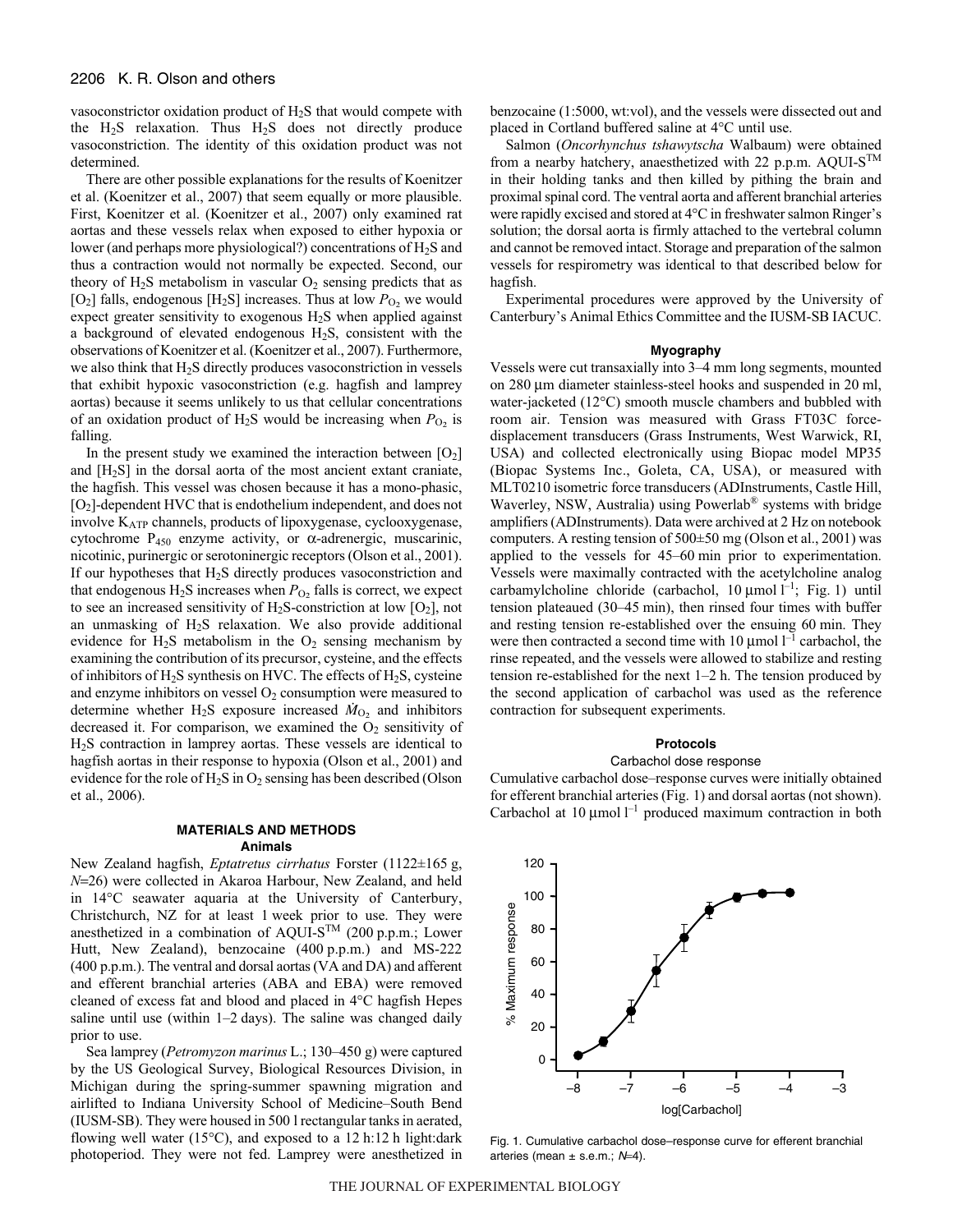vessels. Therefore, carbachol at this concentration was used twice at the beginning of experiments, first for initial activation and second for a reference contraction. A third carbachol (10  $\mu$ mol<sup>-1</sup>) was also applied at the end of many experiments to determine if other treatments had non-specific effects on vascular reactivity.

#### Effect of  $H_2S$  on buffer pH

The dissolution of Na<sub>2</sub>S in water produces  $H_2S$  and  $HS^-$  (collectively referred to in this study as  $H_2S$ ) and increases pH. Because extracellular alkalinity can contract vascular smooth muscle independently of other exogenous stimuli (Smith et al., 2006), the buffering capacity of Hepes samples over the range of 1 µmol  $l^{-1}$ to 10 mmol  $l^{-1}$  H<sub>2</sub>S was measured in triplicate using an Orion 911600 semi-micro pH electrode (Beverly, MA USA) and a PHM 84 pH meter (Radiometer, Copenhagen, Denmark).

#### H2S dose-dependent responses

Cumulative H<sub>2</sub>S dose–response curves  $(1 \text{ \mu} \text{mol } l^{-1} \text{ to } 1 \text{ mmol } l^{-1})$ were obtained for otherwise unstimulated, normoxic (bubbled with room air; 21% O<sub>2</sub>) dorsal aortas and efferent branchial arteries. To determine if H2S relaxed vessels, a second series of experiments were conducted with the vessels pre-contracted with  $150$  mmol  $l^{-1}$ KCl or 0.3  $\mu$ mol l<sup>-1</sup> carbachol prior to the H<sub>2</sub>S doses. In pilot studies, H2S had no effect on ventral aortas or afferent branchial arteries (*N*=4) and these vessels were not examined further.

## Effect of  $P_{O_2}$  on H<sub>2</sub>S responses

The effect of graded hypoxia on the H2S dose response of hagfish dorsal aortas was examined by initially aerating groups of vessels with either 100% room air  $(P_{O_2} = 157 \text{ mmHg})$ , 6% air/94% N<sub>2</sub>  $(P_{O_2}=10~\text{mmHg})$ , or 100% N<sub>2</sub> ( $P_{O_2}<1~\text{mmHg}$ ) for 20–30 min prior to and during the H<sub>2</sub>S treatments (1 mmHg=0.133 kPa). The air/N<sub>2</sub> mixture was controlled with a Wöstoff type 1M 300/a-F gas mixing pump (H. Wöstoff, Bochum, Germany). The  $P_{O_2}$  was measured in one myograph chamber using a Microelectrodes MI-730 oxygen electrode and meter (Bedford, NH).

The effect of moderate hypoxia on the  $H<sub>2</sub>S$  dose response of lamprey dorsal aortas was examined using the following protocol. Vessels were contracted twice with 80 mmol  $l^{-1}$  KCl, washed twice after each contraction, and then vigorously bubbled with  $100\%$  N<sub>2</sub> to produce a maximal HVC. After recovery (normoxia) the flow of  $N_2$  was reduced to produce HVC that was 20 $\pm$ 6% of the maximal HVC. This is equivalent to a bath  $P<sub>O2</sub>$  of 20–30 mmHg (Olson et al., 2001). Cumulative doses of  $H_2S$  (10 nmol  $l^{-1}$ –1 mmol  $l^{-1}$ ) were applied during this moderate hypoxia*.*

# Involvement of  $H_2S$  mechanisms in hagfish hypoxic vasoconstriction

The involvement of  $H<sub>2</sub>S$  in hagfish HVC was examined by measuring the response of hypoxia-contracted  $(100\% \text{ N}_2)$  aortas to serial additions of the substrate for  $H_2S$  synthesis: L-cysteine (0.1, 1 and 10 mmol  $l^{-1}$ ), amino-oxyacetate (AOA; 0.1, 1 and 4 mmol  $l^{-1}$ ), an inhibitor of cystathionine β-synthase (CBS), D,L-propargylglycine (PPG; 0.1, 1 and 4 mmol  $l^{-1}$ ), an inhibitor of cystathionine  $\lambda$ -lyase, or hydroxylamine (0.01, 0.1 and 1 mmol  $l^{-1}$ ), a general inhibitor of pyridoxyl 5'-phosphate-dependent enzymes. Following a standard carbachol  $(10 \mu \text{mol} \, \text{l}^{-1})$  contraction the vessels were thoroughly washed and gassed with  $100\%$  N<sub>2</sub> for 20–30 min until the hypoxic contraction stabilized. Cumulative doses of cysteine or inhibitors were applied during the hypoxic contraction followed by a final application of 10  $\mu$ mol  $l^{-1}$  carbachol. Vessels were not washed prior to the final carbachol. The effects of hypoxia, cysteine, inhibitors and final carbachol were normalized relative to the reference carbachol contraction.

## **Oxygen consumption by hagfish dorsal aortas**

Hagfish dorsal aortas used in the oxygen consumption  $(M<sub>O</sub>)$ experiments were stored and maintained in hagfish Hepes buffer containing gentamicin sulfate (200  $\mu$ g ml<sup>-1</sup>) to reduce the potential for micro-organisms to contribute to  $\dot{M}_{O_2}$  (Rudin et al., 1970). Four to six aortas, 3–8 mm long, were freed of any remaining connective tissue and fat and threaded onto a 280 μm diameter stainless steel wire frame. They were then placed into 1 ml of either air-saturated or reduced  $[O_2]$  ( $P_{O_2}$  ~60 mmHg) Hepes buffer in model RC300 respirometers (Strathkelvin Instruments, Glasgow, Scotland) fitted with IL 1302 oxygen electrodes and maintained at 12°C. The electrode signal was fed into a Strathkelvin model 781 O<sub>2</sub> meter and then *via* a Powerlab 4SP to a notebook running Chart 5 software (both ADInstruments). Treatments were introduced into the respirometer *via* a small slot in the electrode holder with a 50 μl Hamilton syringe (Hamilton Co., Reno, Nevada, USA) fitted with a length of polythene tubing (Portex Ltd, Hythe, Kent, England; o.d. 0.61 mm, i.d. 0.28 mm). Oxygen consumption was determined from the equation:

$$
\dot{M}_{\text{O}_2} = \Delta P_{\text{O}_2} \frac{\times 60 \times \alpha \text{O}_2 \times V}{t \times M} ,
$$

where  $\dot{M}_{\text{O}_2}$  is the rate of oxygen consumption (mmol  $\text{O}_2$  mg<sup>-1</sup> min<sup>-1</sup>),  $\Delta P_{\text{O}_2}$  is the change in  $P_{\text{O}_2}$  during the treatment period (in mmHg),  $\alpha$ O<sub>2</sub> is the solubility of O<sub>2</sub> in seawater (in mmol O<sub>2</sub> l<sup>-1</sup> mmHg<sup>-1</sup>; hagfish plasma has very similar ionic composition),*V* is the volume of the respirometer (in 1), *t* is the time (in s) between  $P_{O_2}$ measurements and *M* is the mass of the vessels in the respirometer (in mg).

The relationship between  $P_{\text{O}_2}$  and  $\dot{M}_{\text{O}_2}$  was measured in vessels that were allowed to deplete the oxygen content from air saturation  $(P_{O_2} \sim 155$  mmHg) down to zero. These experiments showed that the vessels could efficiently regulate their  $\dot{M}_{O_2}$  between a  $P_{O_2}$  of 15 and 115 mmHg (see Results). Subsequent experiments on the effects of H<sub>2</sub>S, cysteine and inhibitors of H<sub>2</sub>S production were performed between 40 and 60 mmHg  $P_{\text{O}_2}$  where  $\dot{M}_{\text{O}_2}$  was otherwise independent of  $P_{\text{O}_2}$ .

A cumulative H<sub>2</sub>S concentration– $\dot{M}_{\text{O}_2}$  response was established for 1 µmol  $l^{-1}$ –1 mmol  $l^{-1}$  H<sub>2</sub>S in both un-contracted and carbachol (100  $\mu$ mol  $l^{-1}$ )-contracted vessels. The effects of the H<sub>2</sub>S precursor, L-cysteine (1 and 1 mmol  $l^{-1}$ ) and inhibitors of H<sub>2</sub>S production, AOA and HA (both 10  $\mu$ mol<sup>1-1</sup>-1 mmol<sup>1-1</sup>), on  $\dot{M}_{O_2}$  were also determined.

## **Oxygen consumption by salmon vessels**

In the initial studies on hagfish vessels it became evident that contracting the vessels with carbachol had no effect on oxygen consumption. This was unexpected as it has been shown that contracting mammalian vessels increases oxygen consumption (Koenitzer et al., 2007). To determine whether this was an actual physiological difference or an experimental artifact, we repeated the studies with ventral aortas and afferent branchial arteries isolated from chinook salmon using the general protocol described above for hagfish vessels.

#### **Chemicals**

The composition of hagfish Hepes-buffered saline was (in mmol  $l^{-1}$ ): 497.95 NaCl, 8.05 KCl, 5.10 CaCl<sub>2</sub>, 9.00 MgCl<sub>2</sub>, 3.04 MgSO<sub>4</sub>, 3.00 Hepes [*N*-(2-hydroxyethyl)piperazine-*N*=–(2-ethane-sulfonic acid)]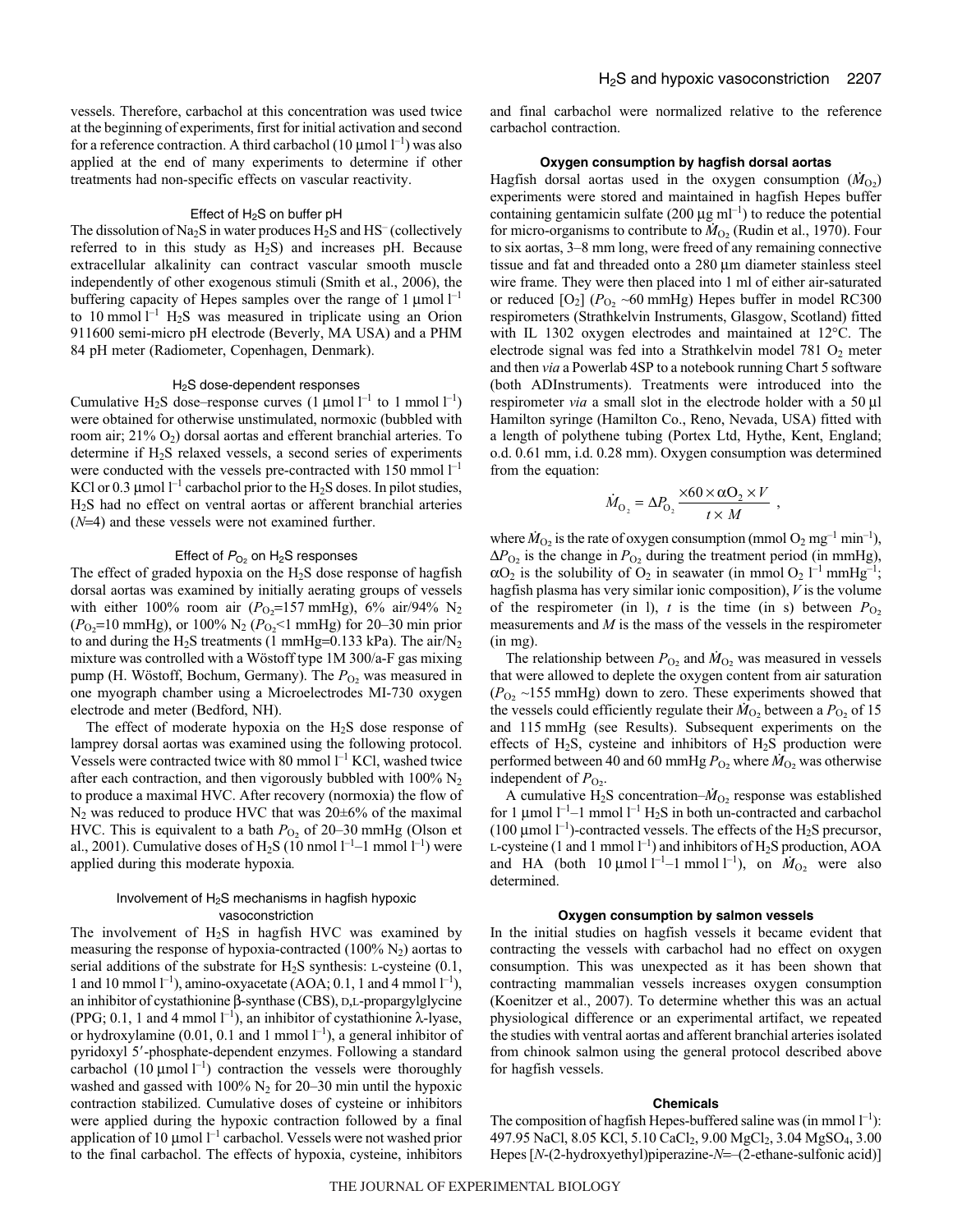# 2208 K. R. Olson and others

acid form, 6.99 Hepes sodium salt, 5.55 glucose, pH 7.8. The composition of lamprey Cortland saline was (in mmol  $l^{-1}$ ): 124 NaCl, 3 KCl, 2 CaCl<sub>2</sub>, 0.57 MgSO<sub>4</sub>, 12 NaHCO<sub>3</sub>, 0.09 NaH<sub>2</sub>PO<sub>4</sub>, 1.8 Na<sub>2</sub>HPO<sub>4</sub>, 5.5 glucose, pH 7.8. The composition of salmon Ringer was (in mmol 1<sup>-1</sup>; 136.89 NaCl; 2.11 KCl; 0.99 MgCl<sub>2</sub>; 1.30 CaCl2; 3.00 Hepes acid form; 6.99 Hepes sodium salt; 0.30 sodium glutamate; 0.40 L-glutamine; 0.02 sodium aspartate; 0.05 DLcarnitine; 10.00 glucose, pH 7.6. AOA was purchased from ACROS Organics (Morris Plains, NJ, USA) all other chemicals were purchased from Sigma Chemical Co. (St Louis, MO, USA).

# **Calculations**

Concentration response curves were expresses as a percentage of the maximal response. Vessel responses were normalized to the second carbachol contraction produced prior to experimentation. At the end of an experiment the vessel was blotted on paper toweling, weighed and vessel tension was normalized to wet mass, i.e. mg tension  $g^{-1}$  wet mass. Because the hypoxic responses of individual vessels were reproducible (Olson et al., 2001), each vessel served as its own control and treatment effects were statistically examined by paired *t*-test or repeated measures tests. Results are presented as mean ± s.e.m. Student's *t*-test and analysis of variance (ANOVA) were used for comparisons between vessels. Significance was assumed when  $P \le 0.05$ .

Significant differences in rates of  $\dot{M}_{O_2}$  and responses to drugs were determined using a repeated measures ANOVA. Where significant differences were calculated between means, Tukey's *post-hoc* tests showed which means were significantly different from each other. Paired Student's *t*-tests were used to detect differences between carbachol-treated and -untreated vessels in the  $\dot{M}_{O_2}$  data (controls and at each concentration of  $H_2S$ ). Significance was assumed when  $P \le 0.05$ . All analyses were performed in Prism 4.00 (Graphpad software, San Diego, CA, USA).

## **RESULTS Carbachol dose response of hagfish efferent branchial arteries**

Carbachol produced a dose-dependent contraction of efferent branchial arteries (Fig. 1) with an EC<sub>50</sub> of 0.275 $\pm$ 0.148 µmol<sup>-1</sup> ( $N=4$ ). Peak force was achieved at a concentration of 10 µmol<sup>-1</sup> carbachol carbachol.

# **Effects of H2S on pH**

The effects of increasing concentrations of  $H_2S$  on pH of hagfish Hepes buffer is shown in Fig. 2. Buffering was very efficient between 1  $\mu$ mol<sup>-1</sup> and 1 mmol<sup>-1</sup> H<sub>2</sub>S and increased less than 0.3 pH unit between 1 mmol  $l^{-1}$  and 3 mmol  $l^{-1}$  H<sub>2</sub>S. However, pH increased nearly 2.5 units between 3 and 10 mmol  $l^{-1}$  H<sub>2</sub>S. H<sub>2</sub>S contractions appeared to be independent of pH between 1  $\mu$ mol  $l^{-1}$ and 1 mmol  $l^{-1}$  H<sub>2</sub>S, but concentrations above 1 mmol  $l^{-1}$  alkalinized the medium and this appeared to greatly augment  $H_2S$  contractions. H2S concentrations were limited in subsequent experiments to 1 mmol  $l^{-1}$  in order to minimize the possibility of pH interference and to avoid complications that might result from changes in ionic strength or composition due to increasing the buffering capacity, or titration.

#### **Vascular effects of H2S**

H2S produced dose-dependent contractions in otherwise unstimulated dorsal aortas and efferent branchial arteries of hagfish (Fig. 3) but had no affect on ventral aortas or afferent branchial arteries (not shown).  $H_2S$  produced essentially identical dose-



Fig. 2. Effects of  $H_2S$  (administered as  $Na_2S$ ) on buffer pH (open circles,  $N=2$ ) and contraction of dorsal aortas (filled circles,  $N=4$ ). pH is relatively stable at an [H<sub>2</sub>S] of  $\leq$ 1 mmol  $I^{-1}$ , but higher concentrations produce increasing alkalinity and appear to augment aortic contraction.

dependent contractions in KCl (150 mmol<sup>1-1</sup>, *N*=4) and carbachol<br>(0.3 umol<sup>1-1</sup>, *N*=4) pre-contracted dorsal aortas and in carbachol  $(0.3 \text{ µmol l}^{-1}, N=4)$  pre-contracted dorsal aortas and in carbachol<br> $(0.3 \text{ µmol l}^{-1}, N=4)$  pre-contracted efferent branchial arteries (data  $(0.3 \text{ µmol I}^{-1}, N=4)$  pre-contracted efferent branchial arteries (data<br>not shown for pre-contracted vessels). There was no obvious H<sub>2</sub>Snot shown for pre-contracted vessels). There was no obvious  $H_2S$ mediated relaxation in either pre-contracted or otherwise unstimulated vessels.

# Effect of  $P_{O_2}$  on H<sub>2</sub>S responses of hagfish and lamprey dorsal **aortas**

Hagfish dorsal aortas bubbled with  $100\%$  N<sub>2</sub> were significantly more sensitive to low H2S concentrations than aortas bubbled with room air and the  $H_2S$  dose–response curve of hypoxic (anoxic) vessels appeared to have two components (Fig. 3).  $H_2S$ -mediated contractions of hagfish aortas bubbled with  $6\%$  air/94% N<sub>2</sub> (data not shown) were not significantly different from aortas bubbled with room air.

H2S produced dose-dependent contractions of lamprey dorsal aortas (Fig. 3). Moderate hypoxia increased  $H_2S$  sensitivity between 10 and 300  $\mu$ mol<sup>-1</sup> H<sub>2</sub>S (*P* value at 30  $\mu$ mol<sup>-1</sup> H<sub>2</sub>S was 0.053).<br>Hypoxia did not affect the magnitude of the 1 mmol<sup>-1</sup> H<sub>2</sub>S Hypoxia did not affect the magnitude of the 1 mmol  $l^{-1}$  H<sub>2</sub>S contraction which in hypoxia was 41±5% and in normoxia 43±4% of a 80 mmol  $l^{-1}$  KCl contraction. H<sub>2</sub>S at concentrations between 10 nmol<sup>1-1</sup> to 1 μmol<sup>1-1</sup> did not affect either normoxic or hypoxic vessels (not shown).

# **Involvement of H2S mechanisms in hagfish hypoxic vasoconstriction**

In these experiments vessels were contracted with  $10 \mu$ mol<sup>-1</sup> carbachol, washed, then continuously contracted with  $100\%$  N<sub>2</sub> aeration. During the hypoxic contraction, the vessels were given cumulative additions of cysteine or inhibitors and this was followed, without washing the vessels, by 10  $\mu$ mol  $l^{-1}$  carbachol.

The effect of L-cysteine, a substrate for  $H_2S$  synthesis, on hypoxic contractions of hagfish dorsal aortas is shown in Fig. 4, top left panel.  $100 \mu$ mol  $l^{-1}$  cysteine produced a consistent, but statistically insignificant increase in the force of the  $N_2$  contraction. Increasing cysteine to 1 mmol  $l^{-1}$  significantly  $(l<sup>2</sup><0.05)$  contracted<br>the vessels to approximately double that in the original N<sub>2</sub> the vessels to approximately double that in the original  $N_2$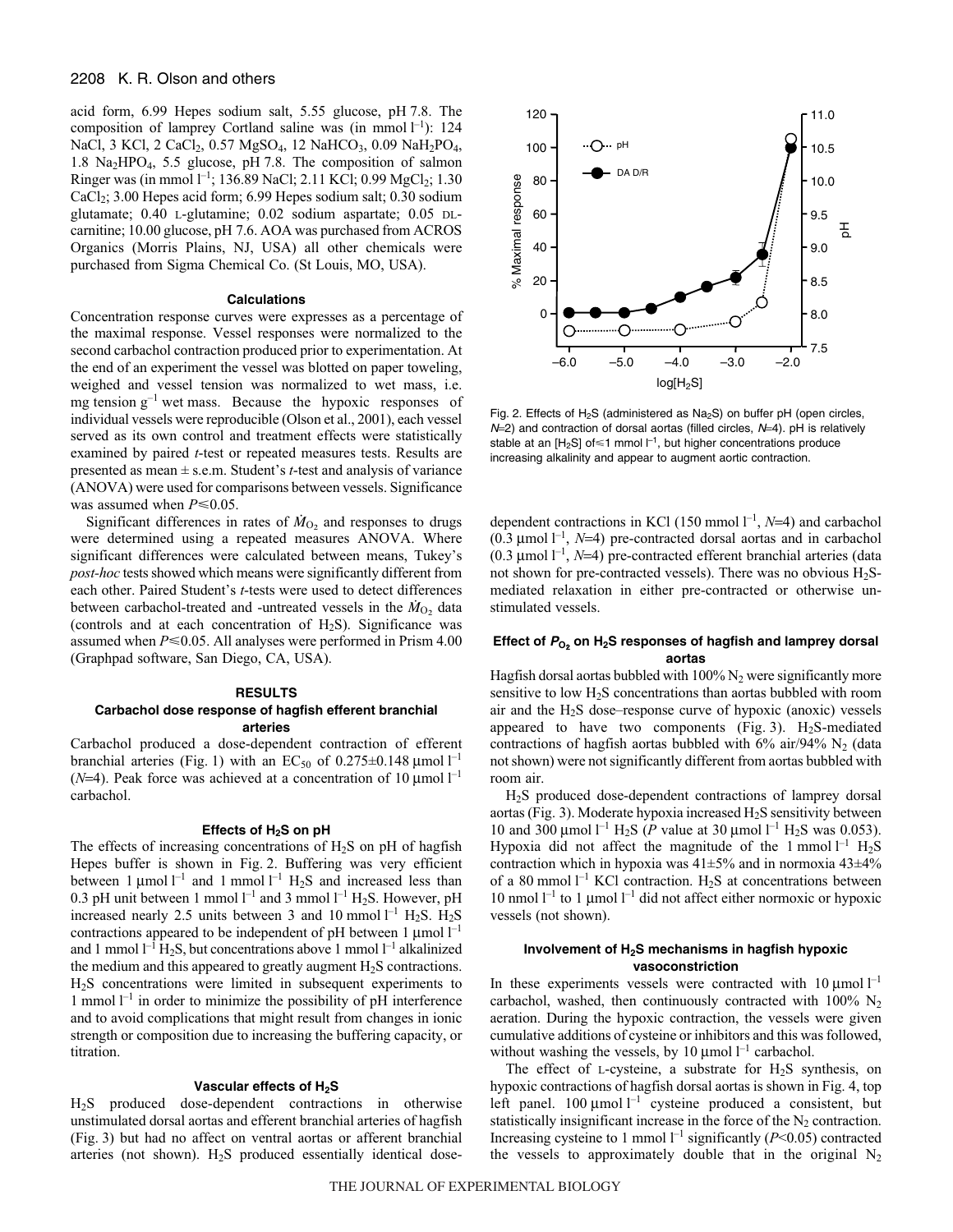

contraction. Raising cysteine to 10 mmol  $l^{-1}$  produced an immediate relaxation back to the pre-cysteine  $(N_2)$  level  $(P<0.05)$ . The carbachol (10  $\mu$ mol l<sup>-1</sup>) contraction at the end of the experiment, in the presence of  $N_2$  and 10 mmol  $l^{-1}$  cysteine, was not significantly different from the reference carbachol contraction (90±14% of reference, *N*=7).

The effect of the cystathionine β-synthase (CBS) inhibitor, amino-oxyacetate (AOA), on hypoxic vasoconstriction of the dorsal aorta is shown in Fig. 4 top right panel. Hypoxic contractions were unaffected by 100 µmol  $l^{-1}$  and 1 mmol  $l^{-1}$  AOA. 4 mmol  $l^{-1}$  AOA completely inhibited the hypoxic contraction (*P*<0.05). The carbachol (10  $\mu$ mol l<sup>-1</sup>) contraction at the end of the experiment, in the presence of 4 mmol  $l^{-1}$  AOA, was not significantly different from the reference carbachol contraction (111±12% of reference, *N*=8).

As shown in Fig. 4, lower left panel, the cystathionine  $\lambda$ -lyase (CSE) inhibitor, propargyl glycine (PPG; between 100  $\mu$ mol  $l^{-1}$  and 4 mmol  $l^{-1}$ ) had no effect on the hypoxic contraction. A carbachol (10  $\mu$ mol l<sup>-1</sup>) contraction at the end of the experiment, in the presence of PPG, was similarly unaffected (104±7% of reference, *N*=8).

Hydroxylamine (HA), an uncoupler of pyridoxyl 5'-phosphatedependent enzymes including CBS and CSE, at  $10 \mu$ mol<sup>1-1</sup> significantly increased the force of the  $N_2$  contraction (Fig. 4, lower right panel). Increasing HA to 100  $\mu$ mol  $l^{-1}$  and 1 mmol  $l^{-1}$ produced slight, but statistically insignificant, further increases in tension. The carbachol (10  $\mu$ mol  $l^{-1}$ ) contraction at the end of the experiment, in the presence of HA, was not significantly different from the reference carbachol contraction (103±12% of reference, *N*=8).

## **Vessel O<sub>2</sub> consumption**

The relationship between  $P_{\text{O}_2}$  and oxygen consumption ( $\dot{M}_{\text{O}_2}$ ) in uncontracted and carbachol pre-contracted hagfish dorsal aortas is shown in Fig. 5A.  $\dot{M}_{O_2}$  was well maintained around 2.4 pmol mg<sup>-1</sup> min<sup>-1</sup> between 15 and 115 mmHg  $P_{\text{O}_2}$  but doubled between 115 and 155 mmHg and fell to zero as  $P_{O_2}$  approached zero.  $\dot{M}_{\text{O}_2}$  fell to 90% of the regulated rate at a  $P_{\text{O}_2}$  of 12 mmHg and the  $P_{\text{O}_2}$  at which the regulated  $\dot{M}_{\text{O}_2}$  fell to half (P<sub>50</sub>) was 3 mmHg. Pre-treating hagfish aortas with  $100 \mu$ mol  $l^{-1}$  carbachol did not significantly affect  $\dot{M}_{O_2}$ .  $\dot{M}_{O_2}$  was also well-regulated in unstimulated salmon vessels between 15 and 115 mmHg  $P_{O_2}$  but the rate of oxygen consumption per unit tissue mass was five times that of hagfish aortas (Fig. 5B). Pre-treating salmon vessels with 100 μmol<sup>1-1</sup> carbachol nearly doubled  $M<sub>O<sub>2</sub></sub>$  at all but the lowest  $P_{O_2}$ .

**B** Lamprey **A B** Fig. 3. (A) H<sub>2</sub>S dose–response curves for hagfish dorsal aortas (filled circles; N=22) and efferent branchial arteries (filled triangles; N=8) bubbled with room air, and dorsal aortas bubbled with 100% nitrogen (open circles; N=10). Aortas bubbled with nitrogen were significantly (\*) more sensitive to low concentrations of  $H_2S$  than airbubbled aortas and appear to have a two-phase response to  $H_2S$ .  $H_2S$  at 100 and 300  $\mu$ mol  $\Gamma^1$ produces a significantly greater response in normoxic efferent branchial arteries than normoxic dorsal aortas (†). (B)  $H_2S$  dose-response curves for lamprey dorsal aortas bubbled with room air (filled circles; N=8) or during moderate hypoxia (open circles; N=8). Hypoxic vessels were significantly ( $*$ ) more sensitive to  $H_2S$ . Values are means  $\pm$  s.e.m.

> The effects of H<sub>2</sub>S, cysteine, AOA and HA on  $\dot{M}_{O_2}$  are summarized in Fig. 6. 10 µmol  $l^{-1}$  H<sub>2</sub>S significantly stimulated  $\dot{M}_{O_2}$ whereas 100 µmol<sup> $-1$ </sup> and 1 mmol<sup>-1</sup> significantly inhibited  $\dot{M}_{02}$ . A 12-fold increase in  $\dot{M}_{O_2}$  was produced by 10 mmol<sup>-1</sup> cysteine; in many experiments 1 mmol  $l^{-1}$  cysteine often appeared to increase  $M_{\text{O}_2}$  as well, although this was not statistically significant.  $M_{\text{O}_2}$  was inhibited by either 10 mmol  $l^{-1}$  AOA or 10 mmol  $l^{-1}$  HA. Other concentrations of AOA  $(10 \mu \text{mol l}^{-1} - 1 \text{mmol l}^{-1})$  and HA (10  $\mu$ mol<sup>-1</sup>–1 mmol<sup>-1</sup>) did not significantly affect  $\dot{M}_{O_2}$ . Precontraction with 100  $\mu$ mol<sup>-1</sup> carbacol did not significantly affect  $\dot{M}_{\text{O}_2}$  in vessels treated with 10 µmol  $l^{-1}$ , 100 µmol  $l^{-1}$  or 1 mmol  $l^{-1}$  $H_2S$  (Fig. 6), 10 mmol  $l^{-1}$  cysteine, 10 mmol  $l^{-1}$  AOA or 10 mmol  $l^{-1}$ HA ( $N=5$  for all; data not shown), although  $\dot{M}_{O_2}$  of vessels in 10 μmol<sup>-1</sup> H<sub>2</sub>S was significantly greater than  $M<sub>O2</sub>$  of vessels in  $100 \mu$ mol l<sup>-1</sup> H<sub>2</sub>S (Fig. 6).

#### **DISCUSSION**

The present studies support our hypotheses that,  $(1)$  H<sub>2</sub>S directly produces vasoconstriction, and (2) the metabolism of  $H_2S$  is involved in the oxygen sensing and/or signal transduction cascade in hypoxic vasoconstriction of the hagfish aorta.

#### **H2S as a vasoconstrictor**

As shown in Fig. 3, the  $H_2S$  sensitivity in both hagfish and lamprey aortas increased when  $P_{\text{O}_2}$  was decreased. Hagfish vessels bubbled with 100%  $N_2$  responded to 1 µmol  $l^{-1}$  H<sub>2</sub>S, whereas 100 µmol  $l^{-1}$  $H<sub>2</sub>S$  was required to contract vessels bubbled with room air (Fig. 3). Similarly, the apparent  $H_2S$  thresholds for hypoxic  $(P_{O_2})$  $\sim$ 20–30 mmHg) and normoxic lamprey vessels were 10 and 30  $\mu$ mol l<sup>-1</sup> H<sub>2</sub>S, respectively (Fig. 3). Furthermore, the H<sub>2</sub>S dose–response curves for both animals were left-shifted in low  $P_{\text{O}_2}$ . Thus although the effect of hypoxia on the  $H_2S$  response of lamprey vessels was less dramatic than that of hagfish vessels (probably because the hypoxia was less severe), the basic responses were, nevertheless, quite similar. As described below, these results support the hypothesis that  $H_2S$  has direct vasoconstrictory activity in specific vessels.

Koenitzer et al. (Koenitzer et al., 2007) observed a bi-phasic effect of  $H_2$ S on rat aortas; low  $H_2$ S concentrations produced dilation and high concentrations  $(1 \text{ mmol } l^{-1})$  produced contraction. They also found that H2S-mediated dilation of rat aortas became more sensitive to  $H_2S$  at low  $P_{Q_2}$ . These authors (Koenitzer et al., 2007) suggested that the  $H_2$ S-mediated vasoconstriction of aortas bubbled with room air was due to an oxidation product of  $H_2S$ , not  $H_2S$  itself, and that the reason rat aortas became more sensitive to  $H_2S$  during hypoxia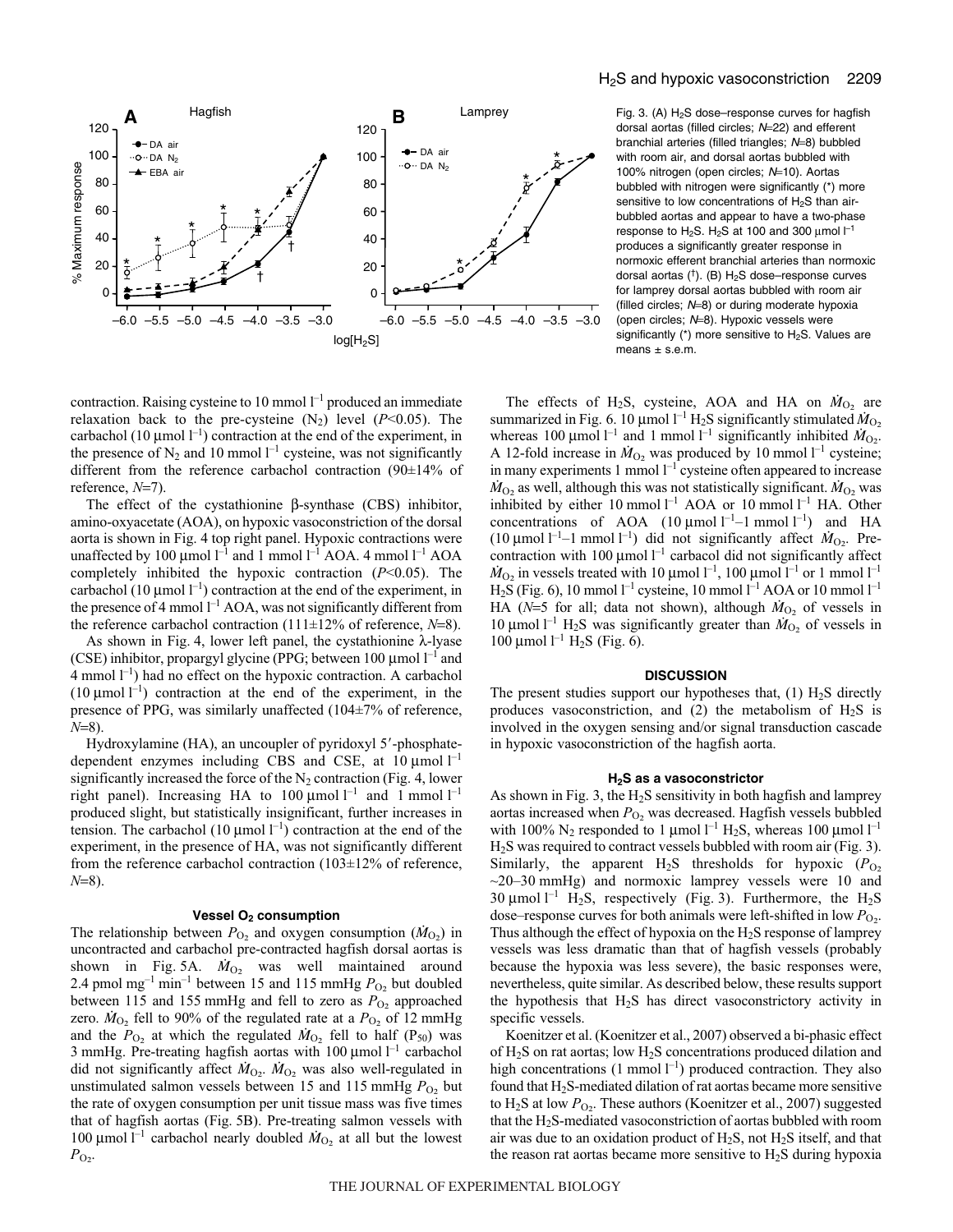

was because in the absence of this putative oxidation product there was no offsetting constrictory stimulus to compete with the direct H2S dilation. Our findings argue against these hypotheses. First, H2S only constricted hagfish and lamprey dorsal aortas and therefore the increased sensitivity observed at low  $P_{\text{O}_2}$  could not be due to removal of a competing (in this case dilatory) process. Second, it seems unlikely that production of this hypothetical vasoconstrictory oxidation product of H2S would increase when the vessels are bubbled with  $100\%$  N<sub>2</sub>. An alternative, and we think more plausible, explanation for the increased H2S sensitivity, and one that is consistent with our (Olson et al., 2006) hypothesis of  $H_2S$ involvement in HVC (see below), is that when  $P_{\text{O}_2}$  falls endogenous H2S increases. Therefore, less exogenous H2S is required for vasoconstriction.

Ali et al. (Ali et al., 2006) and Kubo et al. (Kubo et al., 2007) observed the opposite effects of Koenitzer et al. (Koenitzer et al., 2007), i.e. low  $\hat{H}_2$ S concentrations (<200 µmol  $l^{-1}$ ) contracted, and elevated H<sub>2</sub>S concentrations (200–1600 µmol  $l^{-1}$ ) relaxed rat aortic rings. They attributed the low-dose  $H_2S$  contraction to  $H_2S$ combining with NO and thereby removing the tonic NO-mediated vasodilation (Ali et al., 2006), or directly inhibiting endothelial nitric oxide synthase (Kubo et al., 2007). This also is unlikely to occur in either hagfish or lamprey dorsal aortas because, (1) there is at present no evidence for endothelial NO production by either of these vessels (Olson et al., 2001), (2) exogenous NO produces a modest contraction in the ventral aorta of the hagfish, *Myxine glutinosa* (Evans and Harrie, 2001), and (3) NO synthesis from L-arginine and O2 would be expected to be reduced during prolonged hypoxia. Our studies suggest that  $H_2S$  may directly constrict specific vessels and that this response is an intrinsic property of the smooth muscle cells. Clearly, however, variations in this response can be achieved through H2S interactions with other vasoregulatory mechanisms.

## **H2S metabolism in O2 sensing**

Our model of the role of  $H_2S$  metabolism in oxygen sensing and/or signal transduction appears to accommodate both hypoxic vasoconstriction (HVC) and hypoxic vasodilation (HVD) in vertebrate smooth muscle (Olson et al., 2007). This model is based

Fig. 4. Effects of (A) L-cysteine, the substrate for  $H_2S$  synthesis, (B) the cystathionine β-synthase inhibitor, amino-oxyacetate (AOA), (C) the cystathionine λ-lyase inhibitor, propargyl glycine (PPG) and (D) an uncoupler of pyridoxyl 5'-phosphate-dependent enzymes, hydroxylamine (HA) on hypoxic (100%  $N_2$ ) vasoconstriction of hagfish dorsal aorta. Vessels were continuously contracted with  $N_2$  then given cumulative additions of cysteine or inhibitors followed by 10  $\mu$ mol  $I^{-1}$ carbachol (CBC). Values are expressed as the average tension (mean ± s.e.m.) as the percentage of the reference carbachol contraction (100%; dashed line). Hypoxic contractions  $(N_2)$  were generally ~30% of the reference carbachol contraction. Cysteine at 1 mmol  $I^{-1}$ approximately doubled the force of the original  $N_2$  contraction, whereas raising cysteine to 10 mmol  $I^{-1}$  relaxed the vessels back to the original  $N_2$  level (\* significant increase from  $N_2$ ; <sup>†</sup> significant decrease from 1 mmol  $I^{-1}$  cysteine;  $N=7$ ). Hypoxic contractions were unaffected by 100 μmol  $I^{-1}$  and 1 mmol  $I^{-1}$  AOA. At 4 mmol  $I^{-1}$  AOA, the hypoxic contraction was completely inhibited  $(*; N=8)$ . PPG did not significantly affect the N<sub>2</sub> contraction (N=8). HA, 10  $\mu$ mol  $l^{-1}$  HA significantly (\*) increased the force of the  $N<sub>2</sub>$  contraction and tension was maintained at 100  $\mu$ mol  $\Gamma$ <sup>1</sup> and 1 mmol  $\Gamma$ <sup>1</sup> (N=8).

on the balance between  $H_2S$  production by vascular tissue and its inactivation through oxidation, and it provides a simple and rapid mechanism that couples the concentration of a vasoactive molecule directly to  $P_{\text{O}_2}$ . The model is supported by observations that the responses of a wide variety of vessels (either constriction, dilation or multi-phasic) to hypoxia and  $H_2S$  are identical,  $H_2S$  is constitutively produced by blood vessels, cysteine the metabolic precursor of  $H_2S$ , augments HVC and inhibitors of  $H_2S$  production inhibit HVC and HVD. The present study provides additional support for the involvement of H<sub>2</sub>S in HVC in hagfish vessels.

#### Similarity of vascular responses to H<sub>2</sub>S and hypoxia

The responses of New Zealand hagfish vessels to  $H_2S$  are in many respects similar to those produced by hypoxia.  $H_2S$  and hypoxia (Olson et al., 2001), appear to be exclusively vasoconstrictory in hagfish dorsal aortas and efferent branchial arteries because they consistently contracted both un-stimulated and pre-contracted vessels. Conversely, neither H2S nor hypoxia produced a sustained response in ventral aortas or afferent branchial arteries. H<sub>2</sub>S and hypoxic (Olson et al., 2001) contractions of aortas and efferent branchial arteries were also unaffected by pre-contraction with KCl. Furthermore, because KCl pre-contraction presumably depolarizes smooth muscle cells it is likely that the mechanism of  $H_2S$  excitation is independent of cell depolarization; evidence for depolarizationindependent HVC in these vessels has also been presented previously (Olson et al., 2001). This is in contrast to the  $H_2S$ -mediated relaxation of rat aorta (Zhao et al., 2001; Zhao and Wang, 2002) and trout efferent branchial arteries (Dombkowski et al., 2004) where elevated KCl partially inhibits the response. Collectively, these findings suggest that H<sub>2</sub>S contraction and HVC have a common, or at least similar, excitation pathway in hagfish vessels. This is consistent with other studies (Olson et al., 2001; Dombkowski et al., 2004; Dombkowski et al., 2005; Olson et al., 2006; Russell et al., 2007) that have shown that the vascular response to hypoxia is identical to that of  $H_2S$  irrespective of whether this response is contraction, relaxation, multi-phasic, or, as in the case of hagfish ventral aorta and afferent branchial arteries, no response at all. We have also observed identical hypoxic and H2S responses in trout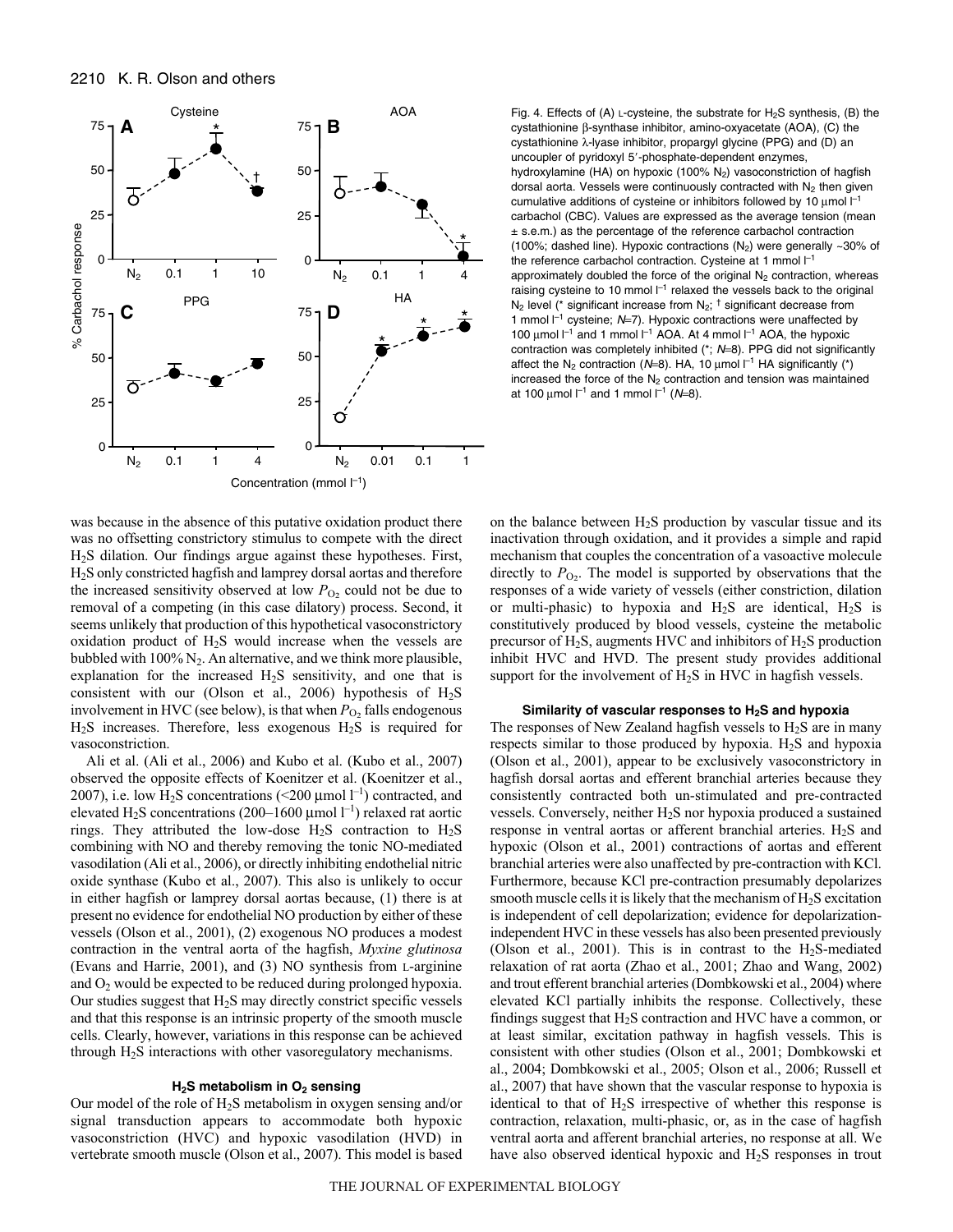

Fig. 5. Effect of  $P_{\text{O}_2}$  on oxygen consumption ( $\dot{M}_{\text{O}_2}$ ) by hagfish dorsal aortas (A) and salmon vessels (B).  $\dot{M}_{O_2}$  is tightly regulated in unstimulated hagfish aortas (filled triangles) between a  $P_{O_2}$  of 15 and 115 mmHg (1 mmHg=0.133 kPa), but varies with  $P_{\text{O}_2}$  at either extreme. At a  $P_{\text{O}_2}$  of 12 mmHg  $\dot{M}_{\text{O}_2}$  falls to 90% of the regulated level and  $\dot{M}_{\text{O}_2}$  is halved at 3 mmHg ( $P_{50}$ ).  $\dot{M}_{O_2}$  was not affected by pre-contracting hagfish aortas with 100 μmol  $I^{-1}$  carbachol (CBC; open triangles).  $M_{O_2}$  was also regulated in unstimulated salmon vessels (B; filled circles) between a  $P_{\text{O}_2}$  of 15 and 115 mmHg; however, per unit tissue mass it was five times greater than that of hagfish aortas. Pre-treatment of salmon vessels with 100  $\mu$ mol  $I^{-1}$ carbachol nearly doubled  $\dot{M}_{\text{O}_2}$  at all  $P_{\text{O}_2}$  (open circles). Mean  $\pm$  s.e.m.; N indicates the number of groups of 4–6 vessels per group in each experiment (standard error not shown when within the symbol). Broken line shows the  $P_{\text{O}_2}$  dependency of hypoxic contraction in hagfish dorsal aortas [redrawn from Olson et al. (Olson et al., 2001)].

urinary bladder (Dombkowski et al., 2006) and thus hypoxia and H2S appear to have a common, or at least similar excitation pathway in vertebrate smooth muscle in general.

#### **Metabolic coupling of HVC to H2S production**

Cysteine, which is presumed to be the precursor of  $H_2S$  production in animals (Julian et al., 2002) increases the magnitude of HVC at lower concentrations (Fig. 4) suggesting that it increases tissue production of H2S. This is consistent with a cysteine-enhanced HVC in lamprey dorsal aortas and bovine pulmonary arteries and enhanced HVD observed in rat thoracic aortas (Olson et al., 2006). Further elevation of the cysteine concentration  $(10 \text{ mmol l}^{-1})$  inexplicably reduced the HVC in hagfish dorsal aorta. This may be due to a feedback-type inhibitory effect of cysteine on  $H_2S$  production, as we (R.D., S. Head, N. Whitfield and K.O., unpublished observation) have also observed elevated cysteine (10 mmol  $l^{-1}$  or 100 mmol  $l^{-1}$ ) inhibition of H2S production in homogenized bovine heart or trout vessels, respectively, which is consistent with feedback inhibition. Alternatively, cysteine at a concentration of 10 mmol  $l^{-1}$  may be toxic to smooth muscle cells. However, the fact that carbachol contractions on top of 10 mmol  $l^{-1}$  cysteine were not significantly different from the reference contractions, suggests that cytotoxicity of cysteine at 10 mmol  $l^{-1}$  is unlikely, and the reason for this inhibition remains to be identified.

The effects of inhibitors of H2S production provide additional evidence for  $H_2S$  signaling in hypoxic responses. As shown in Fig. 4, amino-oxyacetate (AOA), an inhibitor of cystathionine β-synthase (CBS) completely inhibited HVC in hagfish aortas, whereas the cystathionine λ-lyase (CSE) inhibitor, propargyl glycine (PPG) was ineffective (Fig. 4). This suggests that HVC in the hagfish dorsal aorta is dependent upon H2S synthesis *via* CBS. This is in contrast to mammalian systemic vessels where CSE, but not CBS, catalyzes H2S production (Hosoki et al., 1997; Zhao et al., 2003). We (Olson et al., 2006) have also shown that inhibition of CSE, but not CBS, blocked HVD in rat aortas, whereas inhibition of CBS, but not CSE, blocked HVC in bovine pulmonary arteries. Interestingly, in trout, H2S produces a tri-phasic relaxation-contraction-relaxation (Dombkowski et al., 2004) and these vessels appear to possess both CBS and CSE (G. Yang, R. Wang and K.O., unpublished observation). These studies not only support the hypothesis of H2S as a vascular  $O_2$  sensor but they also provide additional evidence that different enzymes for H2S production, CBS and CSE, may mediate HVC and HVD, respectively in different vessels.

Contractions produced by carbachol while hagfish dorsal aortas were exposed to AOA or PPG were not significantly different from the reference contraction produced by carbachol in the absence of inhibitors. Thus the inhibitory effect of AOA on HVC could not be due to general inhibition of the contractile apparatus. Separate  $H_2S$ and ligand-mediated responses have also been observed in other vessels (Dombkowski et al., 2004; Olson et al., 2006), indicating that the pathway for  $H_2S$  activation is not shared with some of the more common ligand-mediated mechanisms.

It is not clear why hydroxylamine potentiated HVC in hagfish aortas, although a non-specific effect seems likely. Hydroxylamine inhibits at least 100 enzymes that use pyridoxyl 5'-phosphate as a co-enzyme (Kery et al., 1999; Tang et al., 2005) including CBS and CSE. Although we expected it to act in a manner similar to AOA and inhibit vasoconstriction, it was the most potent constrictor tested, on a molar basis. Interestingly, despite turning the vasa vasorum brown, probably as a result of an action on heme groups (Canty and Driedzic, 1987; Nichols and Weber, 1989), and contracting the vessels, the vessels remained viable and the response to the final carbachol exposure was not diminished.

# **Effect of PO**2 **on O2 consumption**

As shown in Fig. 5, hagfish aortas display a remarkable ability to maintain  $O_2$  consumption ( $\dot{M}_{O_2}$ ) over a wide range of ambient  $P_{O_2}$  $(\sim15-115$  mmHg). It is not clear why the vessels lose their regulatory ability when  $P_{O_2}$  exceeds ~115 mmHg, but this may be near the maximum  $P_{\text{O}_2}$  these vessels encounter in the wild, i.e. in air-saturated seawater (inspired  $P_{O_2}$  of 156 mmHg), arterial  $P_{O_2}$  was 109 mmHg (Forster et al., 1992). When  $P_{\text{O}_2}$  falls below ~15 mmHg,  $\dot{M}_{\text{O}_2}$  also falls. The  $P_{\text{O}_2}$  over which  $\dot{M}_{\text{O}_2}$  decreases is quite similar to the  $P_{\text{O}_2}$ at which HVC increases (dashed line in Fig. 5).

The  $P_{\text{O}_2}$  at which  $\dot{M}_{\text{O}_2}$  begins to decrease in hagfish dorsal aortas (15 mmHg) is somewhat less than the 20 mmHg critical  $P_{\text{O}_2}$  ( $P_{\text{O}_2}$ ) at which  $\dot{M}_{O_2}$  was reduced by 5%) in isolated rat aortas (Koenitzer et al., 2007). However, the  $\dot{M}_{O_2}$  for rat aortas [78 pmol mg<sup>-1</sup> min<sup>-1</sup> (Koenitzer et al., 2007)] is 32.5 times greater than the  $\dot{M}_{O_2}$  for hagfish aortas (2.4 pmol mg<sup>-1</sup> min<sup>-1</sup>). Even assuming a  $Q_{10}$  of 2.4, the 25°C temperature difference between our study and that of Koenitzer et al. (Koenitzer et al., 2007) would only account for a sixfold difference in  $\dot{M}_{\text{O}_2}$ . In fact, these differences would probably be even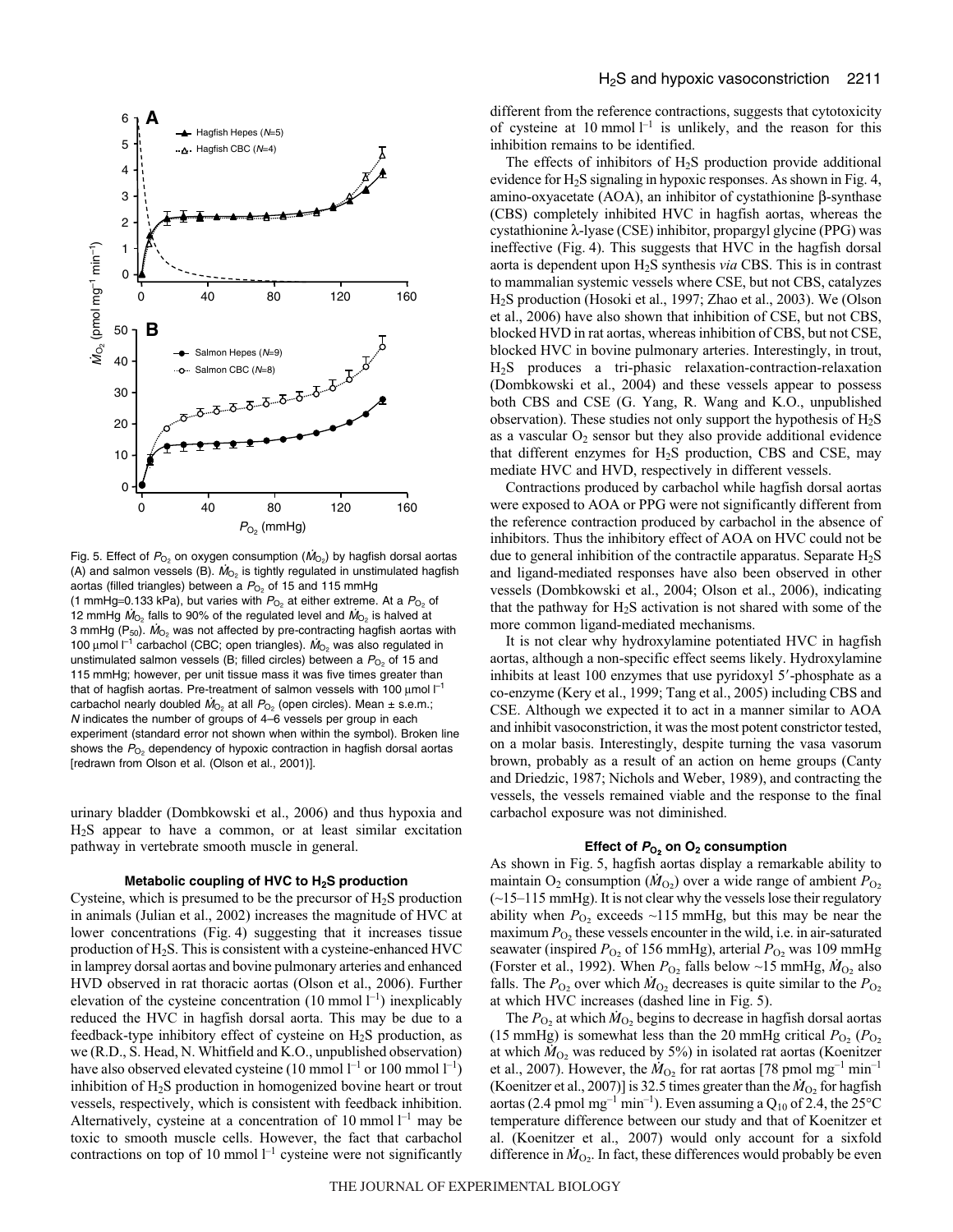

Fig. 6. Effect of (A)  $H_2S$  (as Na<sub>2</sub>S), (B) the substrate for H2S synthesis, L-cysteine (cysteine), and inhibitors of  $H_2S$  production, (C) amino-oxyacetate (AOA) and (D) hydroxylamine (HA), on oxygen consumption  $(M<sub>O<sub>2</sub></sub>)$  by hagfish dorsal aortas.  $M<sub>O<sub>2</sub></sub>$ was stimulated by 10  $\mu$ mol  $l^{-1}$  H<sub>2</sub>S and 10 mmol  $l^{-1}$ cysteine and inhibited by 100  $\mu$ mol  $I^{-1}$  and 1 mmol  $I^{-1}$  $H<sub>2</sub>S$  and by 10 mmol  $I<sup>-1</sup>$  AOA and 10 mmol  $I<sup>-1</sup>$  HA. Carbachol (100  $\mu$ mol  $I^{-1}$ ) pre-treatment (+CBC) did not affect  $\dot{M}_{\text{O}_2}$  at any [H<sub>2</sub>S] compared to untreated (-CBC) vessels, although  $\dot{M}_{O_2}$  was significantly different between 10  $\mu$ mol  $l^{-1}$  and 100  $\mu$ mol  $l^{-1}$  H<sub>2</sub>S in carbachol pretreated vessels. Mean + s.e.m.;  $N=7$  $(H<sub>2</sub>S)$ , 5 (cysteine), 4 (AOA), 4 (HA) groups of 4-6 vessels per group; \*significantly different from respective control; †significantly different from +CBC control.

greater if the  $O_2$  solubility coefficients were accounted for; mammalian (human) plasma at 37°C is 1.26  $\mu$ mol l<sup>-1</sup> mmHg<sup>-1</sup> and seawater (with the same osmolarity of hagfish plasma) at 12°C is 1.72 μmol<sup> $l^{-1}$ </sup> mmHg<sup>-1</sup> (Boutilier et al., 1984).

Koenitzer et al. (Koenitzer et al., 2007) also showed that  $\dot{M}_{O_2}$ more than doubled when rat aortas were contracted with phenylephrine. We did not find any difference in  $\dot{M}_{O_2}$  between uncontracted and contracted hagfish aortas, perhaps because  $M_{O_2}$  was so low to begin with, or, more likely, because once hagfish aortas are contracted they are able to maintain tension with little additional energy expenditure. The latter point may be related to the hypoxia tolerance of hagfish vessels where hypoxic contractions can be sustained for 8 h of continuous aeration with 100%  $N_2$  (Olson et al., 2001). Many non-mammalian vertebrates, especially the more 'primitive' ones are considerably more hypoxia tolerant than mammals because of their ability to downregulate cellular metabolism and balance ATP demand with ATP supply (Boutilier, 2001). Hypoxia tolerance varies across hagfish species and interestingly, *E. cirrhatus* does not voluntarily tolerate an ambient  $P_{\text{O}_2}$  of less than 45 mmHg (82 µmol<sup>-1</sup>) at 11<sup>o</sup>C (Forster, 1992). Clearly, the lack of an increase in  $\dot{M}_{O_2}$  was not due to the technique used as carbachol nearly doubled  $\dot{M}_{O_2}$  in salmon.

Despite the elevated metabolic rate of rat aortas, the tension (in mg tension  $mg^{-1}$  wet mass) produced by KCl contraction of rat aortas, which varies from 240 (Olson et al., 2001) to 720 (Resende et al., 2004) is only 2.5–7.5 times greater than a KCl contraction of hagfish dorsal aorta (94±12, *N*=4; data from this study). Thus is appears in rat vessels that either more oxygen is consumed for noncontractile-related activities, or that force development is energetically less efficient.

## Relationship between O<sub>2</sub> consumption and H<sub>2</sub>S production

In many organisms,  $O_2$  consumption is affected by H<sub>2</sub>S. At low  $[H_2S], O_2$  often increases because of the use of  $H_2S$  in mitochondrial ATP synthesis or for  $H_2S$  detoxification; at elevated [H<sub>2</sub>S],  $O_2$ consumption often decreases because of  $H_2S$  inhibition of mitochondrial cytochrome *c* oxidase (Grieshaber and Völkel, 1998), or perhaps even a general metabolic depression (Blackstone et al., 2005). H<sub>2</sub>S also affects  $\dot{M}_{O_2}$  in un-contracted hagfish aortas (Fig. 6) in a manner consistent with that described by Grieshaber and Völkel (Grieshaber and Völkel, 1998). An increase in  $\dot{M}_{O_2}$  is also predicted by our (Olson et al., 2006) model of H2S oxidation by blood vessels as a mechanism to inactivate H2S during normoxia. Higher (100 µmol  $l^{-1}$  and 1 mmol  $l^{-1}$ ) [H<sub>2</sub>S] inhibits  $\dot{M}_{O_2}$  (Fig. 3) but not tension development (Figs 2, 3). This likely reflects the inherently low energy cost of force development, consistent with our observation that  $\dot{M}_{\text{O}_2}$  does not change even during maximal carbachol contraction and it also provides a mechanism for sustaining HVC even when mitochondrial energy production is compromised.

The increase in  $\dot{M}_{O_2}$  produced by cysteine and the decrease in  $\dot{M}_{\text{O}_2}$  produced by AOA (Fig. 6) are also consistent with a positive and negative effect on H2S production by hagfish dorsal aortas. It is not clear why 10 mmol  $l^{-1}$  cysteine appeared to decrease tension, yet increase  $\dot{M}_{\text{O}_2}$ . This suggests that H<sub>2</sub>S oxidation continues, although the mechanism that causes contraction is subject to feedback inhibition. However, other explanations are also plausible, i.e. the experimental conditions were different (anoxia in myograph studies,  $P_{\text{O}_2}$  ~40-50 mmHg in H<sub>2</sub>S studies), this cysteine concentration is near the threshold for both processes, or there are temporal differences in responses. The effects of hydroxylamine on  $\dot{M}_{O_2}$  do not correlate with its effects on tension and may also be nonspecific as it inhibits many other enzymes (Zollner, 1989).

The authors wish to express their gratitude to R. Bishop, University of Canterbury, Christchurch (NZ) and B. Swink, US Geological Survey, Biological Resources Division, Millersberg, MI, USA for help with animal collection. This research was supported in part by National Science Foundation Grant No. IOS 0641436 (K.R.O.). K.R.O. was a recipient of an Erskine Fellowship from the University of Canterbury.

#### **REFERENCES**

**Aaronson, P. I., Robertson, T. P. and Ward, J. P. T.** (2002). Endothelium-derived mediators and hypoxic pulmonary vasoconstriction. Respir. Physiol. Neurobiol. **132**, 107-120.